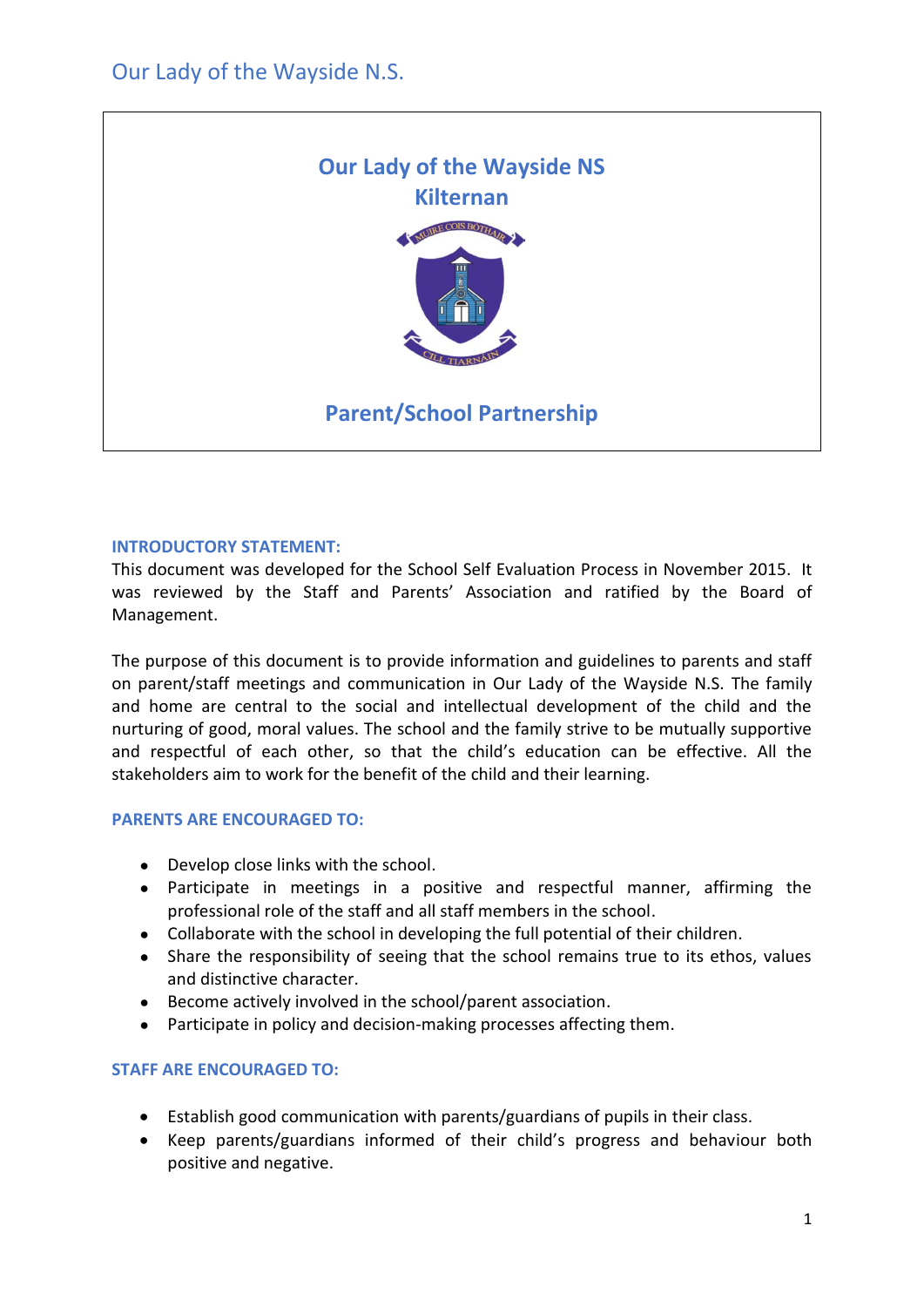# Our Lady of the Wayside N.S.

- Listen to what parents/guardians have to say and encourage them to bring any concerns to you at an early stage to avoid situations escalating.
- Be aware of the role of parents/guardians as prime educators and emphasise that all parties are working together for the child's benefit to help him/her reach his/her potential.
- Value and respect the input of parents as they know their child best.

### **CURRENT STRUCTURES IN PLACE IN OUR LADY OF THE WAYSIDE TO FACILITATE OPEN COMMUNICATION & CONSULTATION WITH PARENTS:**

- Meeting for parents of new Junior Infants mid June.
- Parent/teacher meetings one-to-one in November.
- Parents receive school report of each pupil at the end of each school year.
- Regular meetings with parents whose children have special needs with resource teachers.
- Written communication.
- Through the parents' association, parents are invited to discuss and contribute to the drafting and review of school policies. Decisions taken to change current policies and procedures or to introduce new ones will be made known to all parents in written format via the school website.
- Regular notifications and the school website keep parents up-to-date with school events, holidays and school concerns.
- Home work diary  $1^{st}$  6<sup>th</sup> class, are used to relay messages which are signed between parents and teachers. Parents are requested to sign the diary each night to certify that homework has been completed.
- Parents are invited to school events throughout the year e.g. sports day, school events and school plays etc.

Parents of Infants are also welcome to make an appointment any time throughout the year. Infant teachers will be available between 1.30pm and 2.30pm for this when necessary. If a parent wishes to consult with a teacher, he/she she can contact the school secretary to arrange a suitable time.

**It is vital that the school is immediately informed if family events/situations occur that cause anxiety to the child and therefore may adversely affect his/ her education.** In all matters pertaining to the wellbeing and education of pupils, only the parents/legal guardians named on the enrolment form will be consulted by staff.

### **PARENT/TEACHER MEETINGS:**

Formal Parent/Teacher meetings will be held once a year for all classes .

Where possible they will be held in the first term, towards the end of November for all classes. They will be initiated by the school staff and details regarding time, etc will be worked out in consultation with parents. The school will attempt to co-ordinate times where siblings are concerned. Meetings may take place in classrooms and resource rooms. The teachers use prepared guidelines for the meetings and collaborate in advance about the progress of individual children.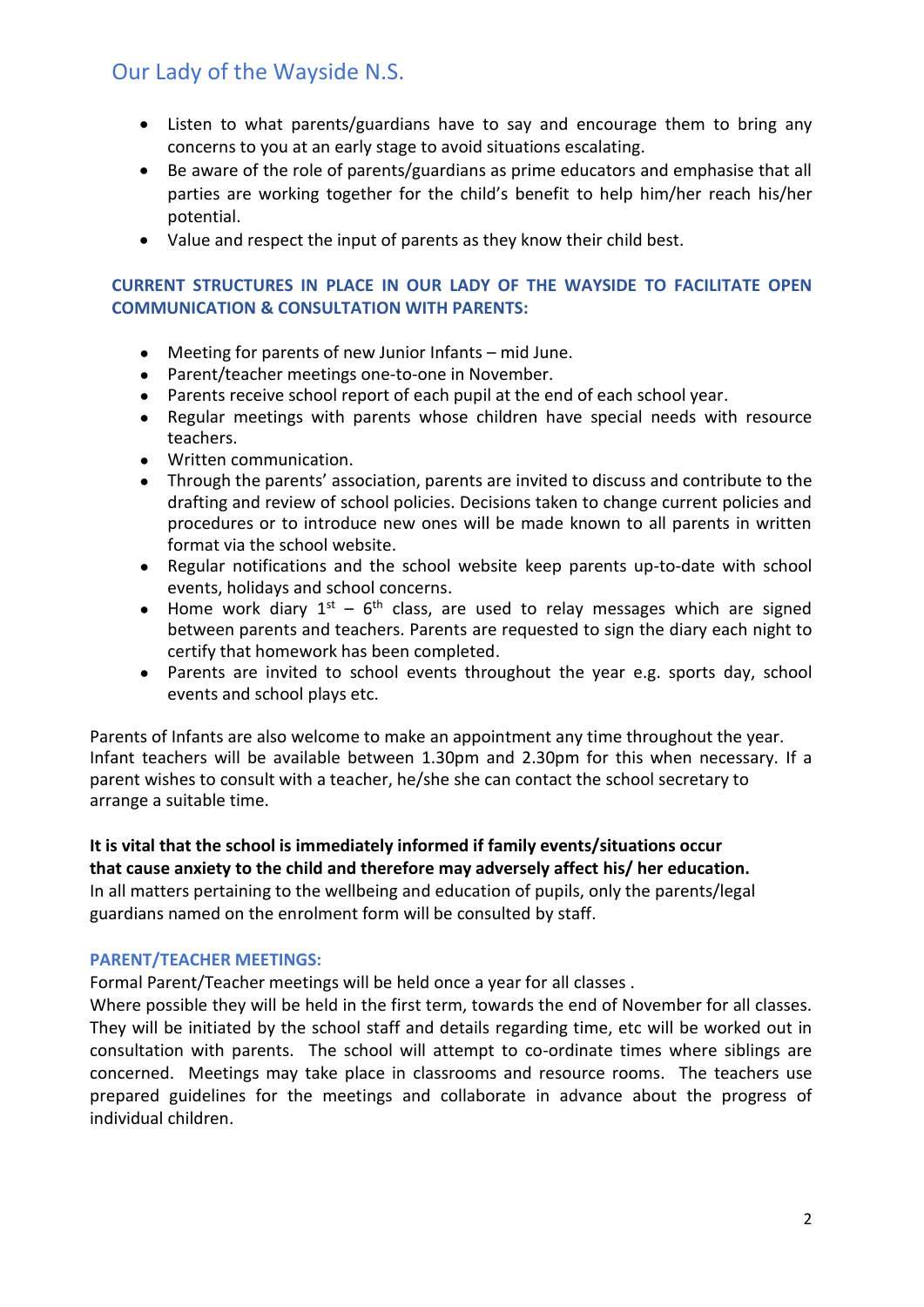# Our Lady of the Wayside N.S.

## **THE PURPOSE OF THE PARENT/TEACHER MEETING IS:**

- To establish and maintain good communication between the school and parents.
- To let parents know how their children are progressing in school.
- To help teachers/parents get to know the children better as individuals.
- To help children realise that home and school are working together.
- To meet demands for accountability.
- To share all positives about the child.
- To share with the parent the problems and difficulties the child may have in school.
- To review with the parent the child's experience of schooling.
- To learn more about the child from the parent's perspective.
- To learn more about parental opinions on what the school is doing.
- To identify areas of tension and disagreement.
- To identify ways in which parents can help their children.
- To negotiate jointly decisions about the child's education.
- To inform the parents of standardised test results according to school policy.

*Circular 56/2011 Initial Steps in the implementation of the national literacy and numeracy Strategy* has been adopted by the Board of Management. References to parent/school communication are:

#### **REPORTING TO PARENTS:**

Parents have the primary responsibility for their children's learning and development. Schools can strengthen the capacity of parents to support their children in this way by sharing meaningful information about the progress that their children are achieving in the education system. This information needs to draw on the different sources of evidence that staff use, such as conversations with the learner, data-collection and documented progress on objectives and milestones reached in their short and long-term planning, examination of students own self-assessment data, documented observations of the learners engagement with tasks, outcomes of other assessment tasks and tests, and examples of students' work. In turn, parents will often be able to enrich staffs' knowledge of their students' progress through providing further information about the students learning at home.

#### **REPORT CARD TEMPLATES:**

Schools should help parents to understand fully the evidence of learning that the school reports to them, especially information from any standardised tests. The NCCA has provided a range of standard report templates to assist schools in reporting information about the progress of primary pupils to parents, including information from standardised tests.

#### **THE REPORT CARDS PROVIDE FOR REPORTING IN FOUR KEY AREAS:**

- The child's learning and achievement across the curriculum.
- The child's learning dispositions.
- The child's social and personal development.
- Ways in which parents can support their child's learning.